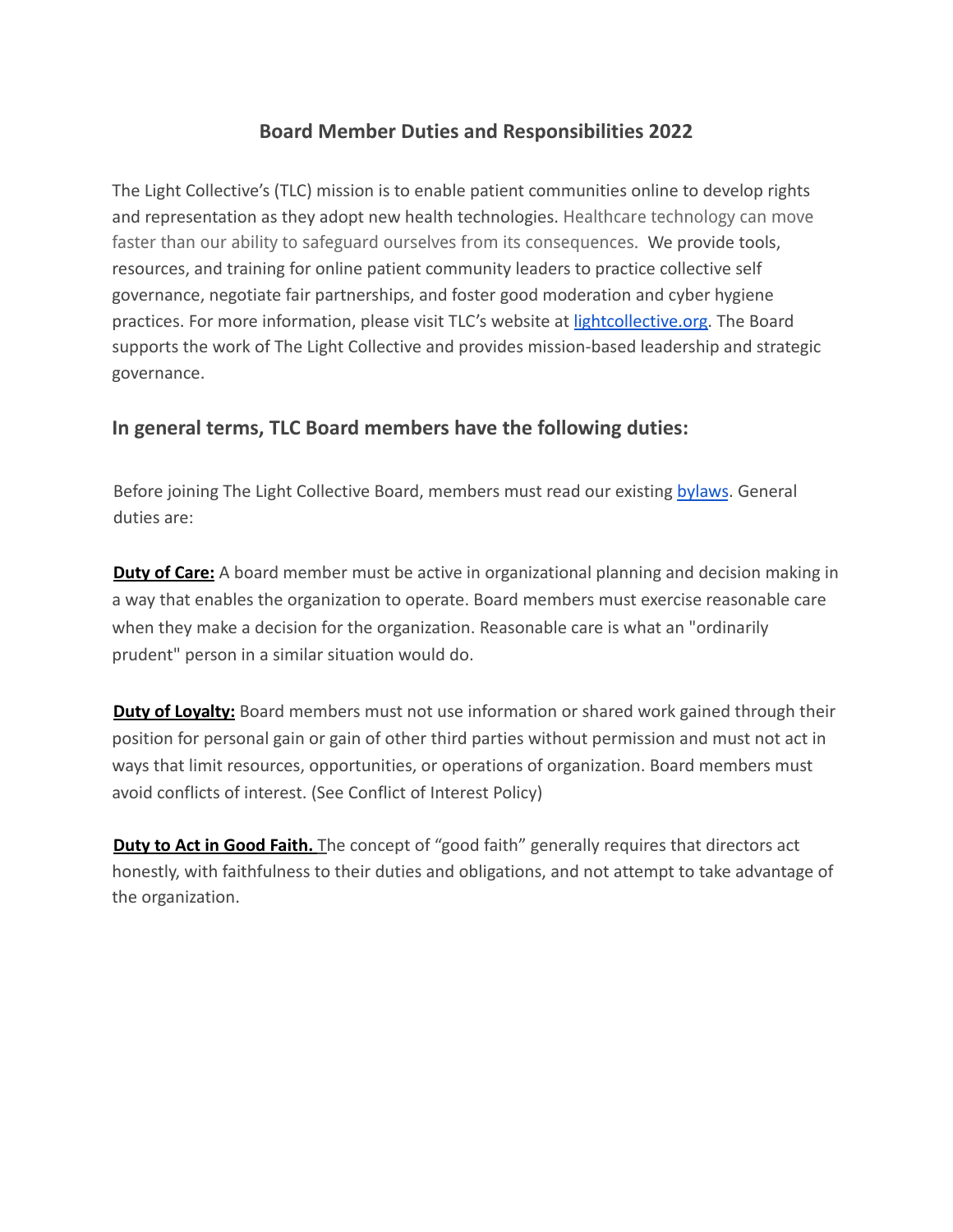# **TLC Board Members have the following responsibilities during their term:**

### **Leadership, governance and oversight**

- Participating in strategic planning discussions to define strategic focus and the future of the organization.
- Developing, reviewing outcomes and metrics created by TLC for evaluating its impact generally and regularly measuring its performance and effectiveness using those metrics.
- Reviewing the agenda and supporting materials prior to board and the minutes after each meeting.
- Approving TLC's annual budget, audit reports, and material business decisions.

## **Contributions**

Candidates must submit a plan for contributions as part of their candidacy. For example, if fundraising, members must share a plan for outreach to funders and networks, participate in grant writing, organize or engage in fundraisers online, and/or otherwise actively engage in the process of generating funds for TLC.

This board is currently a 100% volunteer operation until grant funding is secured. If grant or fundraising efforts yield enough to bring on staff for a specific project, the board members will set compensation for the project. The Executive Director will hire Directors and Officers.

#### **Outreach, Membership, & Projects**

- As a requirement for membership, each new board member must lead at least one project submitted when they apply for board membership in order to advance The Light Collective's Mission.
- Project participation requires the board member to propose a plan for carrying out their project, including metrics to measure impact on The Light Collective's mission. For example, a board member can lead a team to contribute on Github or lead a film project outside of the monthly board meeting. In these examples, the board member is required to outline the scope of that project, and carry out work necessary to accomplish the goals of that project during their term on the board, while reporting on progress during regular meetings.